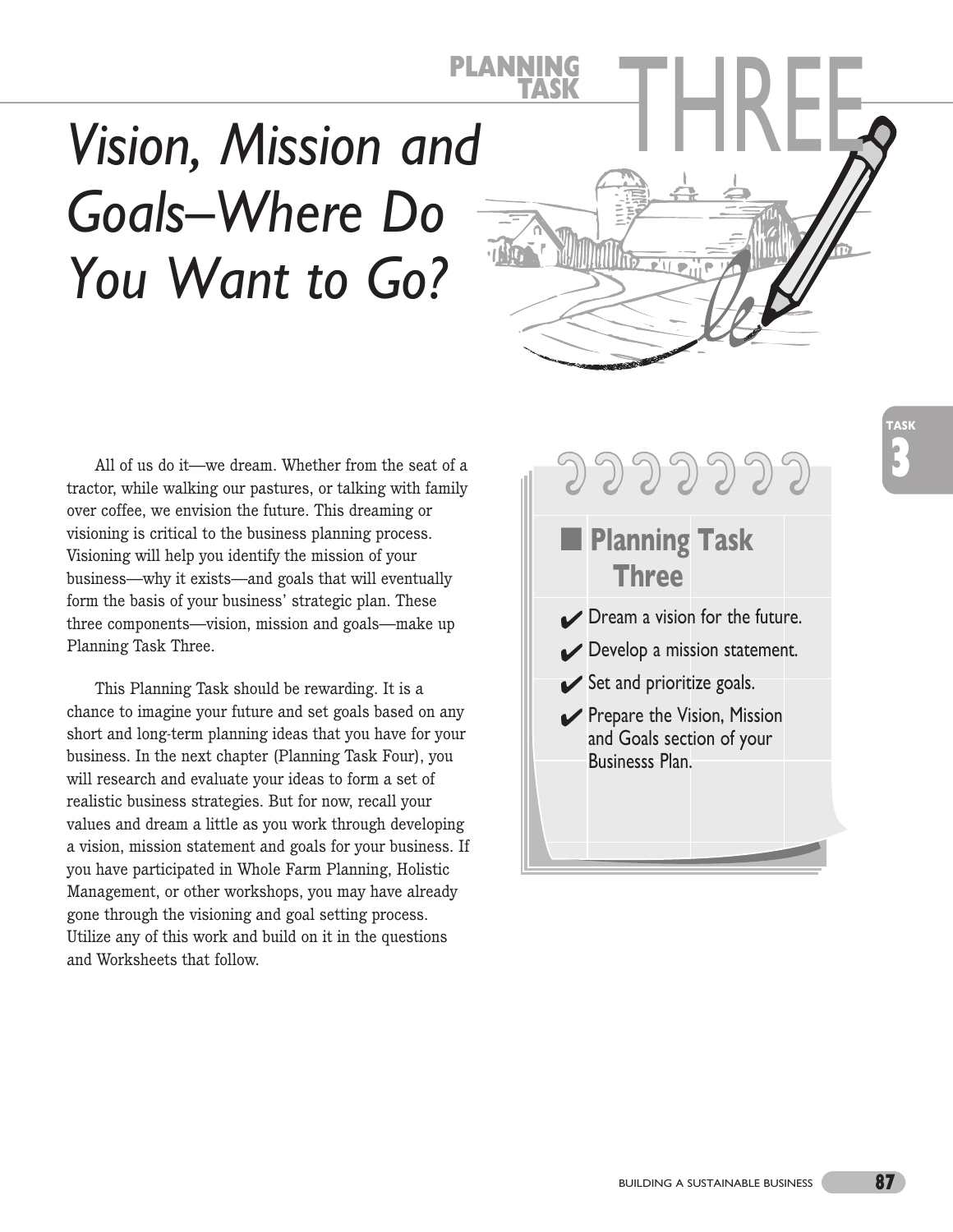*See pages 97–101 for a complete set of blank worksheets for Task Three.* ➠

*To print a complete set of blank worksheets, go to www.misa.umn.edu/ publications/bizplan.html*

**3 TASK**

**Figure 31. Envisioned Northwind Nursery and Orchard Map**



## Dream a Future Vision

You've chronicled a history and described your current business situation. Now it's time to sketch a future vision for your family and business. Your vision should paint a clear picture of how your business will function in the future, and incorporate personal values for family, community, the environment and income.

In the **Introduction Worksheet: Why are You Developing a Business Plan?** you identified a critical issue that motivated you to begin the business planning process. If you have ideas about how to address this issue, you should include it in your vision. For example, Dave and Florence Minar conceived of onfarm processing (prior to conducting any brainstorming or strategic planning) as a way to add value and jobs to their existing dairy business. This was their initial vision. It was the first idea that they researched and evaluated in Planning Task Four (Strategic Planning and Evaluation).

If you have identified a critical planning need but do not have clear ideas about how to address it, begin with a more personal vision for your business.

> Describe what role you would like to play in the business, what you will be doing. You'll have an opportunity to brainstorm specific marketing, operations, human resources and finance strategies in Planning Task Four.

Begin the visioning process with some brainstorming. Ask what your farm or business will look like in five, ten, or twenty-five years. For example, what product(s) and services will you produce? Will you be working with animals or crops? What will the landscape and community look like? What role will you play in the business? Will you be working alongside family? Will you earn all of your income from the farm? Will there be time for regular vacations?

Include your planning team and even nonteam members in the visioning process. Although Dave and Florence Minar were already considering the idea of on-farm processing, they invited 15 family members and friends from the nonfarm community to their home for a visioning session. Family and friends were divided into four groups. Each group was asked to develop *"farm business ideas that will create jobs for the next generation of family members."* After an evening of brainstorming, each group came up with several new ideas ranging from the creation of a bed and breakfast/game farm to the purchase of a local creamery

for ice cream production. Ultimately, the Minars rejected ideas that did not fit with their personal and environmental values, but they did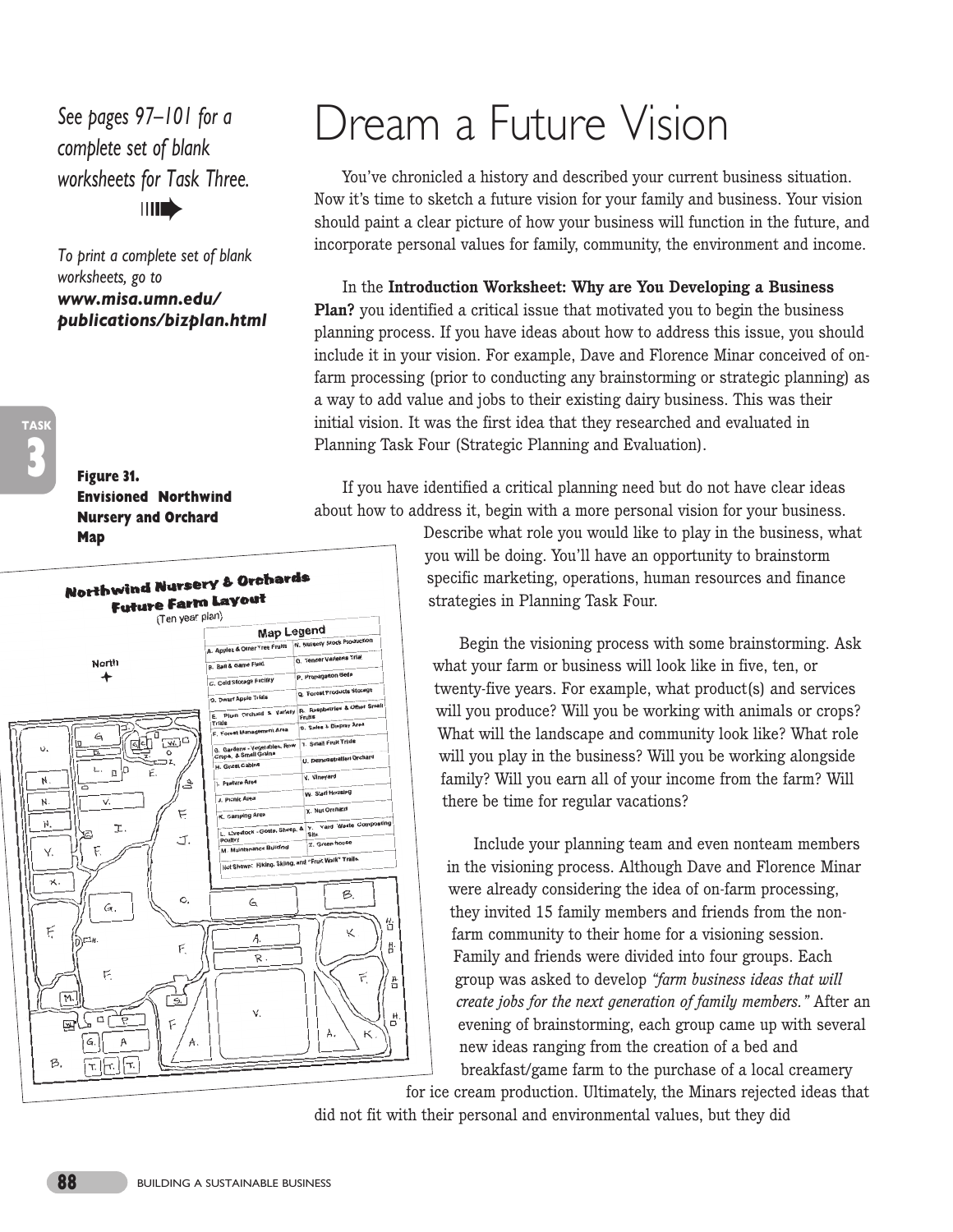incorporate the concept of ice cream production into their initial plan for on-farm dairy product processing.

There are many ways to communicate your future vision: as a story, a short paragraph, a picture or even a map like that created by Northwind Nursery and Orchard owner Frank Foltz. Frank Foltz and his family agreed as part of their vision to continue selling nursery stock and farm-grown fruit in the future, but noted in his plan that *"the most exciting concept we envision implementing is the experience of the farm itself."* The Foltz family drew two maps—one to reflect their current situation and one, like that shown in Figure 31, to reflect the service and tourism components of their envisioned nursery and orchard ten years from now, complete with guest cabins, a picnic area, a ball and game field, a demonstration orchard, and fruit trial areas as well as hiking, skiing and "fruit walk" trails.

**Worksheet** 3.1

**Dreaming a Future Business Vision** 

Choose <sup>a</sup> timeframe from one, five to ten years (or more). Revisit your values if necessary. Next, develop <sup>a</sup> description of your business and personal future using some or all of the questions that follow. Or if you prefer, write <sup>a</sup> story, draw <sup>a</sup> map. Dream a little! Don't worry about the development of specific goals or action strategies—you will be setting goals and developing business strategies in the Worksheets and chapters that follow. For now, keep your vision fairly general and, if possible, address your critical planning need in some way. Remember—have each of your planning team members and, if possible, address your critical planning need in some way. Remember—have each of your planning tea develop their own personal and business vision for the future. Most importantly, ask, What will our farm or business like<br>like in one, five or ten years?<br>like in one, five or ten years?

*The future looks bright! Cedar Summit Farm is still <sup>a</sup> diversified livestock enterprise after ten years. We have listened to our customers and have adjusted our product line to suit their needs.*

*All of our products are sold at our farm store, farmers' markets, CSA's, church drop-off spots, food co-ops or delivered to homes and restaurants within <sup>a</sup> 25-mile radius of the farm. Included in our product line are <sup>a</sup> large variety of dairy and meat products.*

*The customer base at Cedar Summit Farm has grown to the point that we must ally with neigh*boring sustainable producers. The fact that the farm is almost totally surrounded by homes has<br>played a part in this growth.

Use the questions in **Worksheet 3.1: Dreaming a Future Business Vision** to begin developing a comprehensive future vision for your business. Be sure to involve your planning team members and remain open to new ideas. You may be surprised by what comes out of this process! Next, think about how you would like to

share your vision with other family members, customers and potential investors and lenders—through a map, summary statement, story or list. Dave Minar's Worksheet for Cedar Summit Farm is reproduced as Figure 32. **Figure 32. Example from Cedar Summit Farm—Worksheet 3.1: Dreaming a Future Business Vision**

**3**

**TASK**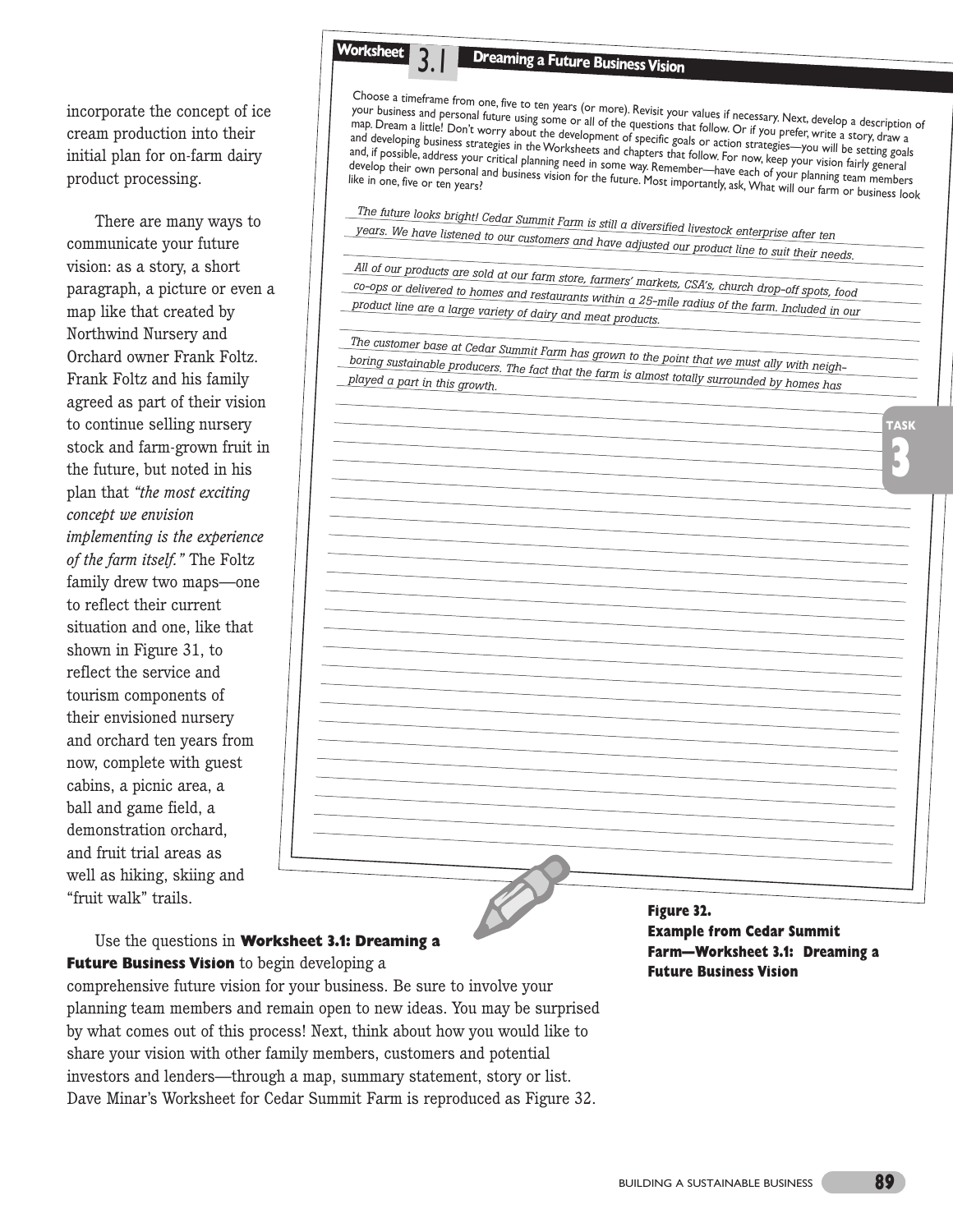### Develop a Mission Statement

#### **Figure 33. Example from Cedar Summit Farm—Worksheet 3.2: Creating My Business Mission Statement**

A mission statement rolls your values, current situation and vision into a set of guiding principles that describe your business. It serves as a benchmark for you and your partners while communicating how and why your business exists to customers and other community members outside your business. It is, what *Holistic Management* author Allan Savory calls a "statement of purpose." <sup>6</sup>

Your mission statement may include values and beliefs as well as a product, market, management and income description. Moreover, it should draw from your future vision by including an

|                                                           | <b>Creating My Business Mission Statement</b>                                                                                                                                                                                                                                                                                                                                                                                                                                                                                                                                                                                                                                                                                      |
|-----------------------------------------------------------|------------------------------------------------------------------------------------------------------------------------------------------------------------------------------------------------------------------------------------------------------------------------------------------------------------------------------------------------------------------------------------------------------------------------------------------------------------------------------------------------------------------------------------------------------------------------------------------------------------------------------------------------------------------------------------------------------------------------------------|
|                                                           | Use the questions below to begin sketching a brief mission statement that communicates your values, management philos-<br>ophy, and future vision. Remember to have each one of your planning team members complete this Worksheet. Then share<br>your statements, discuss your similarities and differences, and draft a final mission statement. Going through this process as<br>a team will generate more ideas and will result in a common mission statement that every one of your planning team<br>members support. Try to limit your response to each of the questions so that, once combined, your mission statement<br>does not exceed five to six sentences. Remember, write in the present tense and keep it positive. |
| Nutritious, fresh, clean food.                            | I would like our business to be known for the following in the future:                                                                                                                                                                                                                                                                                                                                                                                                                                                                                                                                                                                                                                                             |
|                                                           |                                                                                                                                                                                                                                                                                                                                                                                                                                                                                                                                                                                                                                                                                                                                    |
|                                                           |                                                                                                                                                                                                                                                                                                                                                                                                                                                                                                                                                                                                                                                                                                                                    |
|                                                           | The internal and external purpose of my business is to:                                                                                                                                                                                                                                                                                                                                                                                                                                                                                                                                                                                                                                                                            |
|                                                           | Provide our children with jobs in agribusiness, finance our retirement, and keep agribusiness alive in                                                                                                                                                                                                                                                                                                                                                                                                                                                                                                                                                                                                                             |
|                                                           |                                                                                                                                                                                                                                                                                                                                                                                                                                                                                                                                                                                                                                                                                                                                    |
|                                                           |                                                                                                                                                                                                                                                                                                                                                                                                                                                                                                                                                                                                                                                                                                                                    |
|                                                           |                                                                                                                                                                                                                                                                                                                                                                                                                                                                                                                                                                                                                                                                                                                                    |
|                                                           | Our business mission statement will communicate to:                                                                                                                                                                                                                                                                                                                                                                                                                                                                                                                                                                                                                                                                                |
|                                                           | Our mission statement will be posted at our farm stand and in our processing facility. It will also be<br>printed on our labels and in all of our brochures.                                                                                                                                                                                                                                                                                                                                                                                                                                                                                                                                                                       |
|                                                           | Based on your answers above, write internal and external mission statements that communicate your                                                                                                                                                                                                                                                                                                                                                                                                                                                                                                                                                                                                                                  |
|                                                           | business' purpose and the qualities for which you would like your business to be known:                                                                                                                                                                                                                                                                                                                                                                                                                                                                                                                                                                                                                                            |
|                                                           |                                                                                                                                                                                                                                                                                                                                                                                                                                                                                                                                                                                                                                                                                                                                    |
|                                                           | Our mission is to create a successful, fulfilling business that can support our children and ourselves<br>financially while preserving the land and community around us.                                                                                                                                                                                                                                                                                                                                                                                                                                                                                                                                                           |
|                                                           |                                                                                                                                                                                                                                                                                                                                                                                                                                                                                                                                                                                                                                                                                                                                    |
|                                                           |                                                                                                                                                                                                                                                                                                                                                                                                                                                                                                                                                                                                                                                                                                                                    |
|                                                           |                                                                                                                                                                                                                                                                                                                                                                                                                                                                                                                                                                                                                                                                                                                                    |
|                                                           | Our mission is to provide fresh, wholesome meat and dairy products to our growing community; to                                                                                                                                                                                                                                                                                                                                                                                                                                                                                                                                                                                                                                    |
|                                                           |                                                                                                                                                                                                                                                                                                                                                                                                                                                                                                                                                                                                                                                                                                                                    |
|                                                           |                                                                                                                                                                                                                                                                                                                                                                                                                                                                                                                                                                                                                                                                                                                                    |
|                                                           |                                                                                                                                                                                                                                                                                                                                                                                                                                                                                                                                                                                                                                                                                                                                    |
| <b>External mission:</b><br>become the neighborhood farm. |                                                                                                                                                                                                                                                                                                                                                                                                                                                                                                                                                                                                                                                                                                                                    |

overview of the direction in which your business is headed. It should be general and short, like the mission statement prepared for Riverbend Farm by owner Greg Reynolds:

*"The mission of this farming enterprise is to produce organic food that: is sold to local customers at a fair price; will provide us with enough income; will improve the soil, air and water quality on our farm; and is a vehicle to raise community awareness of sustainability and environmental issues."*

Consider who will see ur mission statement and bear this in mind as you rite. For example, will you st your mission statement mewhere visible for stomers to read like a label

6 *Holistic Management: A New Framework for Decision Making,* 2nd Ed., Savory and Butterfield, 1999.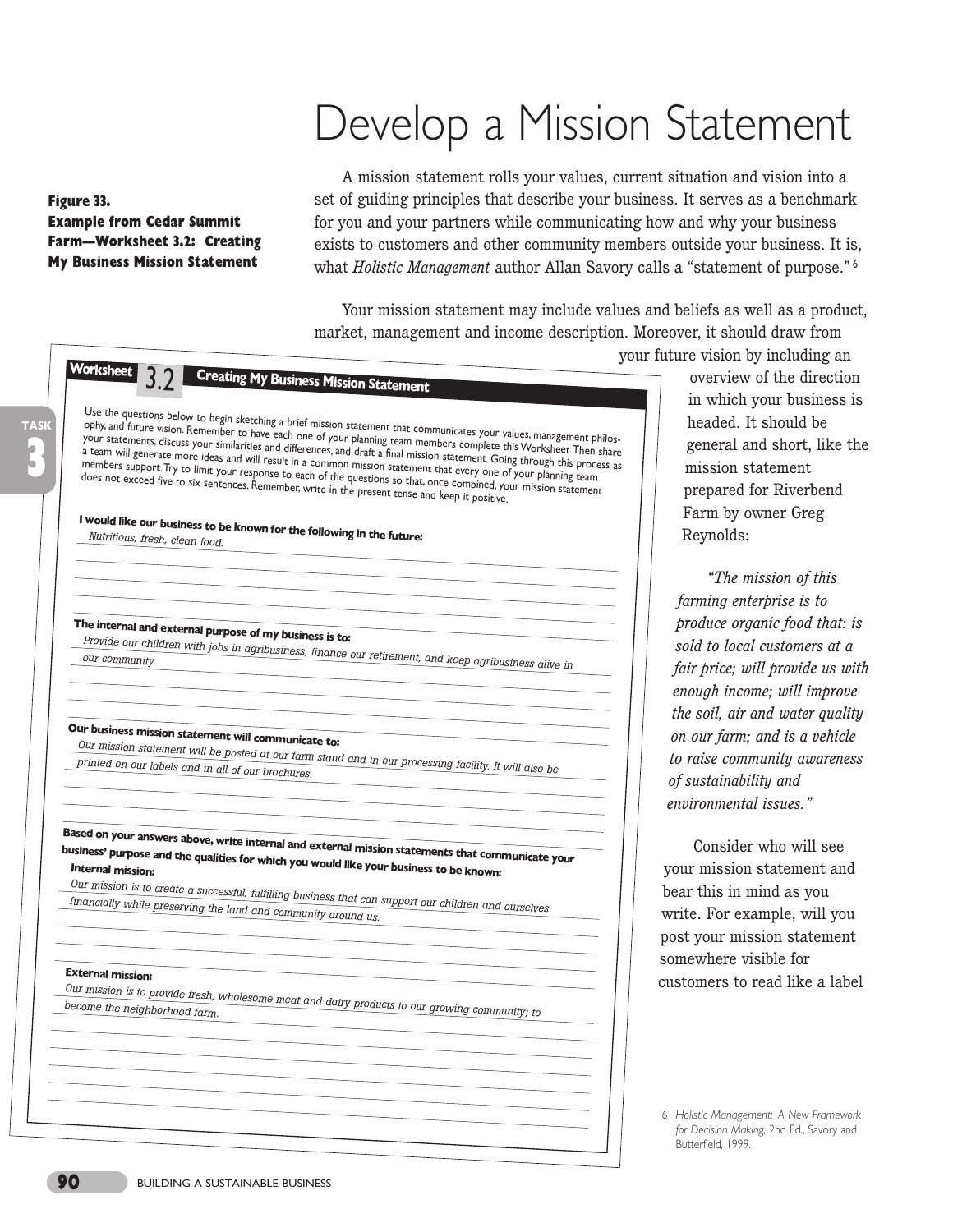or brochure? What would you like your business to be known for—a particular quality such as "old-fashioned" taste, environmental stewardship, competitive prices? If the mission will remain within the business, think about how it can be used to inspire and motivate future members of the business.

Draft a preliminary mission statement for your business. You will revisit this mission statement as you research, develop and evaluate business strategies for Planning Task Four. You can then make any necessary changes based on P your research and strategic planning decisions. Limit your mission statement to five or six sentences and maintain a positive, active voice when writing. Think about these guidelines as you complete the statements in **Worksheet 3.2: Creating My Business Mission Statement**.

### Set and Prioritize Goals

With a vision and mission in mind, you and your planning team are ready to begin the process of goal setting—that critical first step towards the development of a working strategic plan with measurable objectives.

Goal setting is important for all businesses—but it is especially important for family farms because they involve family. Clearly defined goals not only motivate and inspire, but they can also help mitigate conflict for families and help direct limited resources toward value-driven priorities.

Many lenders and other private institutions expect to see clearly identified goals as a part of a business plan. Lisa Gulbranson, author of *Organic Certification of Crop Production in Minnesota*, notes that "some [organic] certification agencies require that producers map out long-term goals and strategies"<sup>7</sup> as a part of their certification application. In this case, goal identification is not only a good idea, but is necessary.

### What Are Goals?

Goals describe what you and your family would like to achieve—statements that point in the direction of your future vision for the business. They reflect the "what" and "who" pieces of your vision—what it is you would like to market, what the farm landscape will look like, who will be involved in operations, and what you intend to earn from the business. Goals *do not* describe the "how" components of your business—how you plan to market and price a product, purchase equipment, staff the operation, etc. You will draft and test these "how to" strategy ideas in Planning Task Four.

> 7 *Organic Certification of Crop Production in Minnesota,* Gulbranson, 2001 (revised).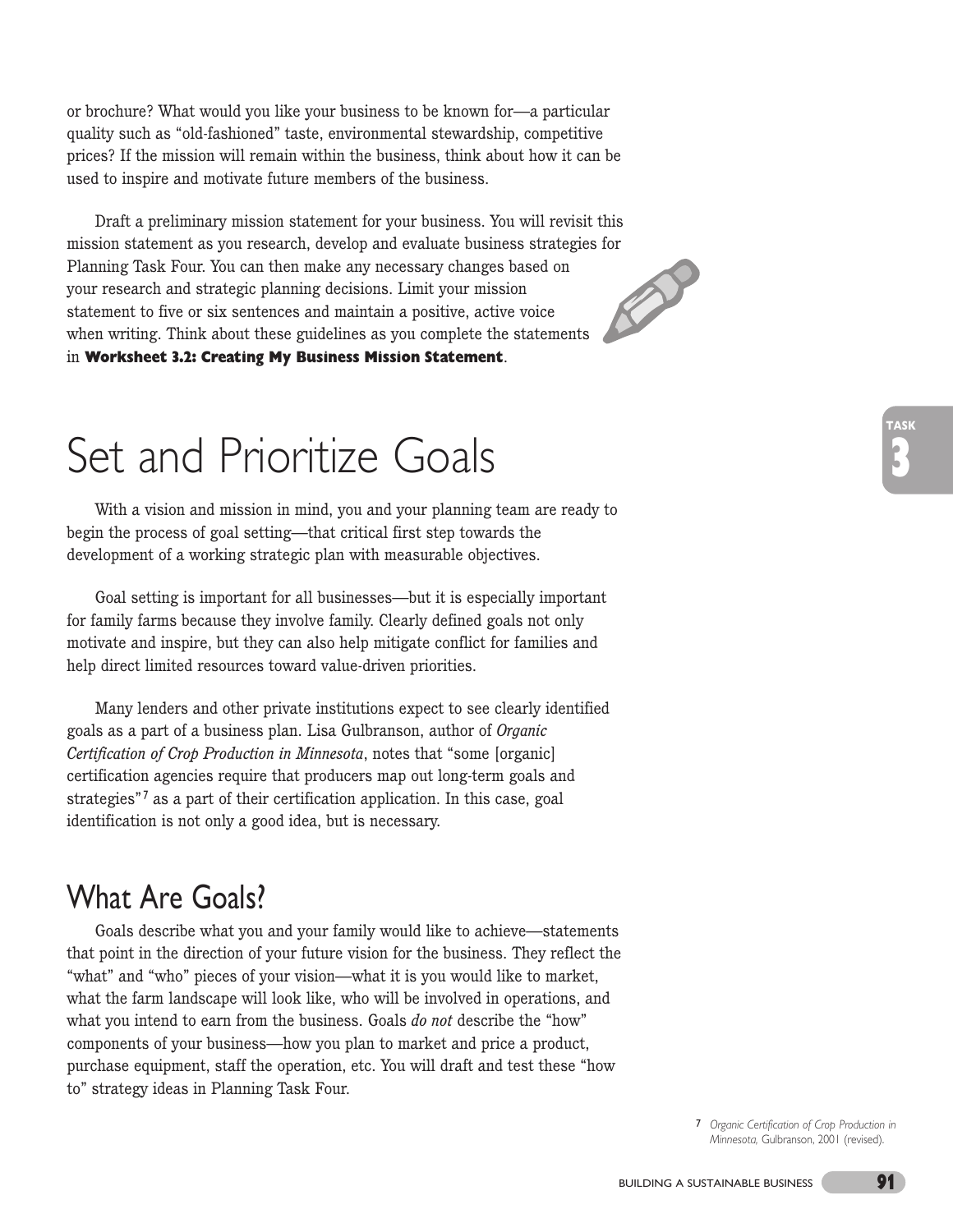Author Ron Macher notes that goals come in all shapes and sizes. "There are personal goals, family goals, business goals, community goals and environmental goals. A family goal," he explains, "might be to develop a system of farming that allows you to spend more time with your children. A personal goal might be to have enough farm income to quit your town job and farm full-time. A business goal might be to achieve a 20 percent return on your total investment." <sup>8</sup>

Business goals can be broken down further into marketing, operations, human resources and finance objectives. As an existing business owner, for instance, you may have very specific goals for each functional area of the business—specific sales targets, workload limits, or profit objectives.

While these business goals will be unique to your business and personal values, one goal that is common to most business owners is some level of financial success. Although financial success may not be the most important goal of your farm business, it is usually in the mix. It is often very difficult to reach other personal, environmental, economic and community goals unless you reach a certain level of financial success.

Financial success can have many meanings. For one operator, it might mean making moderate financial progress or just breaking even while meeting other personal, business, and community goals. For someone else, it may not even be necessary to break even if there is another source of income to subsidize the farm. For another, the financial goal may be to make enough money to retire at age 60. There is no right or wrong—your goals should just reflect your personal values and be consistent with your own future vision.

As you sketch goals, think about your family's desired standard of living. Estimate your future family living expenses using your current expenses (Worksheet 2.11: Family Living Expenses) as a starting point. Then factor in any quality of life changes that you foresee in the next two to ten years, such as the need to pay for college tuition, home improvements, retirement or travel as expressed by Dancing Winds Farm Owner Mary Doerr. Alternatively, if you are happy with your current standard of living, one of your goals might be to maintain current spending levels during the start-up phase of a new business enterprise. Be specific about how much income you will withdraw from the business annually to meet family or household living expenses. Will it supply all of your family living needs or only a portion? **Worksheet 3.3: Estimating Our Family's Goal for Profit** will help you estimate your family's future family living expenses and goals for financial success.

Regardless of what your goals are and how you choose to organize them, planning and goal setting can be made easier by defining a timeframe for each goal. The most common timeframes used for goals are a short-term horizon of one to five years, an intermediate horizon of five to ten years, and a long-term horizon of ten years or more. Look at the Minars' goals (Worksheet 3.4, Figure 34) to get a feel for how these timeframes might be used. They combined personal goals for



**TASK**



8 *Making Your Small Farm Profitable,* Your Goals and Farm Planning, Macher and Kerr Jr., 1999.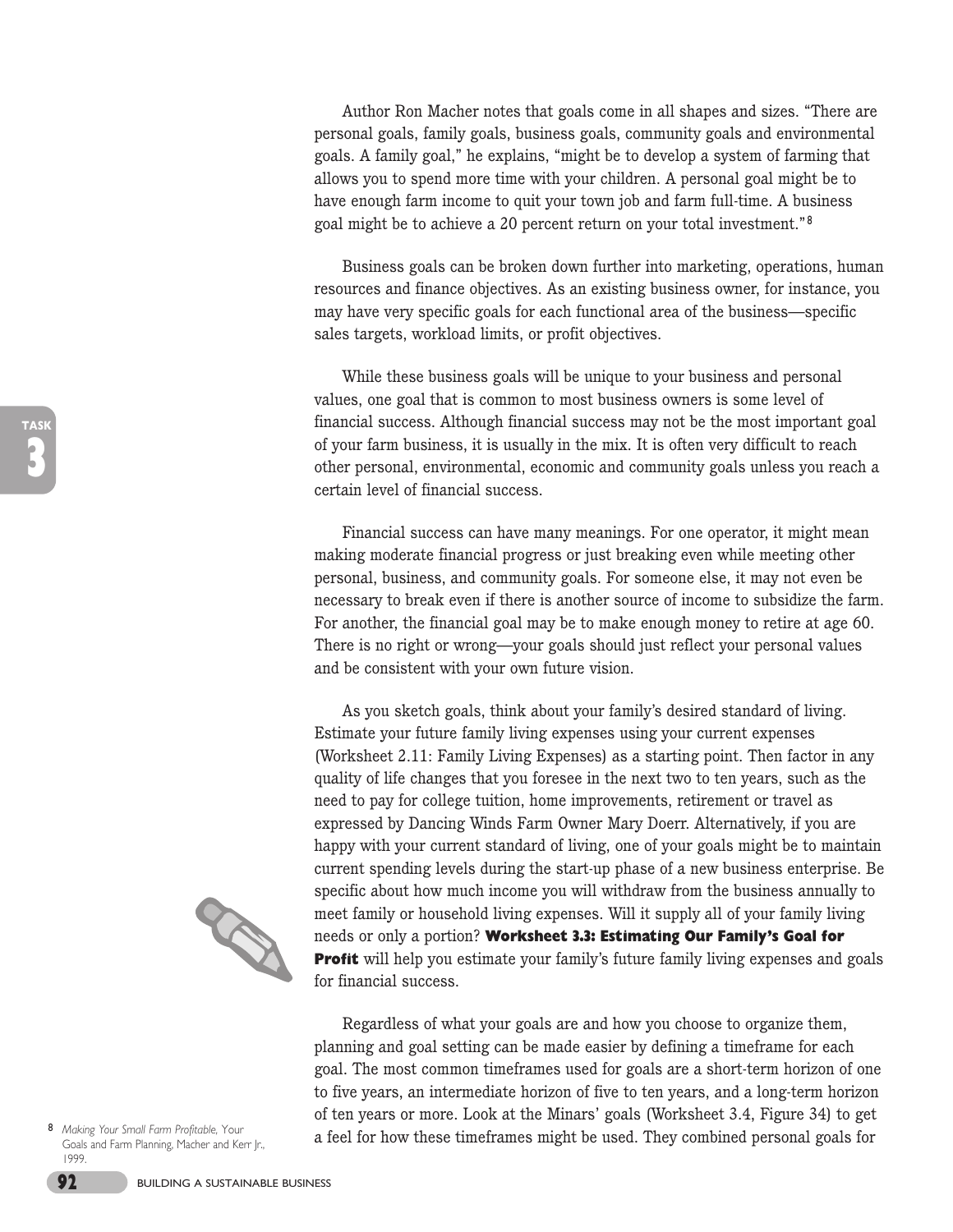the community and environment with marketing, human resources and finance goals for the business. All of these goals, however, were broken out into short, intermediate and long-term timeframes.

Long-time business owner, Frank Foltz of Northwind Nursery and Orchards, outlined the following short and long-term goals for his business:

*"Our immediate, short-term goal is to make a smooth transition from our current twopronged (mail order and local) marketing approach to marketing entirely in our local community. While the mail order business has been profitable and offers much more opportunity for expansion, we feel the "local only" sales approach fits more with the values and mission of our business. . . . Therefore, we would like to sell the mail order portion of our business to a like-minded individual or family and begin a process of transition. This will eliminate a portion of our income and a portion of our workload.*

*. . . The lighter workload will enable us to initiate our next goal of*

**Worksheet** 3.4 Have each member of your <sup>p</sup>lanning team draft persona<sup>l</sup> goals as well as one or more short-term and long-term goals for each functional managemen<sup>t</sup> area of your business. **Identifying Our Family Business Goals Short-term Goals (1-5 years) Intermediate Goals (5-10 years) Long-term Goals (10Years +)** *—Process products on the farm. —Market <sup>a</sup> wide range of high quality, differentiated dairy and meat products. —Improve the landscape and local environment. —Provide at least three full-time jobs for our two sons and daughter. —Generate enough profit from the business in year one to cover expenses, including all of our children's salaries. —Support the local community. —Reduce year-to-year income fluctuations (reliance on commodity prices). —Reduce debt. —Provide employment for any family member who desires to work in the business. —Transfer the farm business to our children. —Begin drawing retirement income from the business. —Create franchise opportunities for other farmers.* **3 TASK**

*a community-oriented nursery fruit farm and sustainable agriculture research facility where customers (community members) come to purchase products, learn how to grow their own fruit, and 'experience' a working farm. A long-term goal is to help other interested families establish their own small-scale, sustainable, agricultural enterprises, thus encouraging the restoration of the family farm and the revitalization of our rural communities."*

Frank's task of creating specific goals was made easier by the fact that he has owned and operated his business for seventeen years. However, if you are just starting out or considering an entirely new business venture, your goals

**Figure 34. Example from Cedar Summit Farm—Worksheet 3.4: Identifying Our Family Business Goals**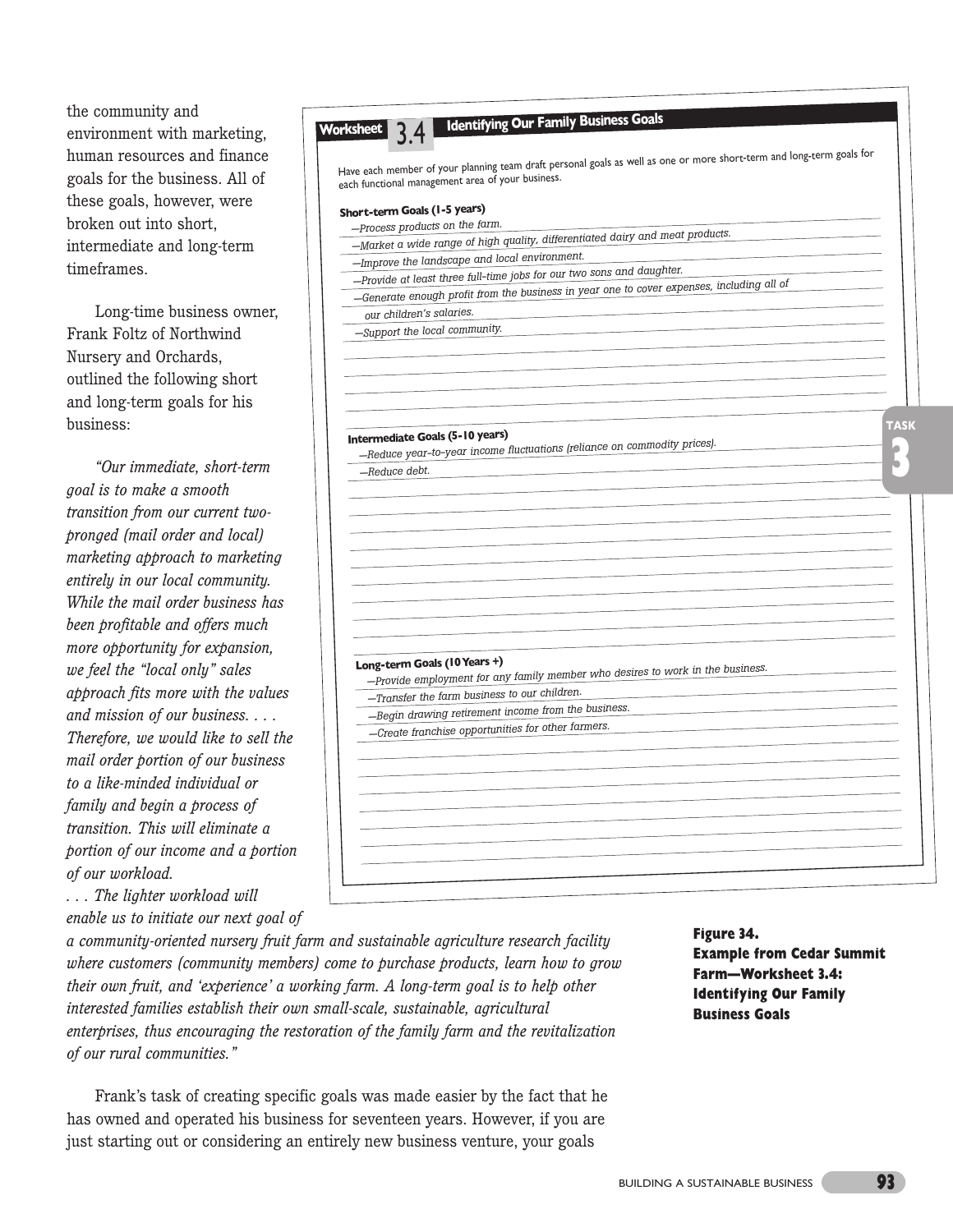

#### **Figure 35. Group Goal Setting— Reconciling Different Goals**

**3 TASK** "A question that arises is how business owners can reconcile their different goals. The individuals that ask this question have already set their own goals and shared them with their family and co-owners. it is at this point in the process that they realize there are differences that need to be resolved. One observation in answering this question is that the goals of family members and co-owners do not need to, and never will, be identical. it is not reasonable to strive to establish one set of goals that fits everyone.

Yet goals cannot be so divergent that there is nothing in common. instead, group members should strive to find commonalities among their goals and opportunities to work together to accomplish tasks that fulfill goals of several individuals. For example, there may be an activity that fulfills goals for several people even though they are different goals. The key to working out differences among goals appears to be communication and willingness to cooperate." 10

10 *Business Planning for Your Farm—Setting Personal and Business Goals,* Saxowsky, et al., 1995.

may be a little more general and personal in nature like those drafted by organic wheat producer Mabel Brelje:

*"Prior to 1998, my short-term goal was to convert my farm to organic standard, which has been accomplished. Currently, my short-term goals include sharecropping to overcome ongoing labor and equipment deficiencies while working toward my longer term goal—to sell the farm to a family or organization who will continue to manage it organically and maintain it as a showplace . . . Once the farm sale is complete, I intend to remain active as a consultant and to pursue another lifelong goal: writing."*

You may use **Worksheet 3.4: Identifying Our Family Business Goals** to spell out your family's goals.

With these goal-setting ideas in mind, you are ready to:

- **•** Write out individual goals
- **•** Identify common goals
- **•** Prioritize goals

#### **Write Out Goals.**

As an experienced business owner or as a far-sighted entrepreneur, you may have very clear goals and objectives for each component of your business. Or, instead you may choose to develop personal, economic, community and environmental goals. It's up to you. The main idea is to get your goals, whatever they may be, down on paper. Written goals will give you "checkpoints" to follow something to revisit as you evaluate strategic alternatives (Planning Task Four) and monitor your plan following implementation (Planning Task Five).

#### **Identify Common Goals.**

Once you and your planning team members have identified goals individually, you should take time to discuss and share them with your planning team. This will enable you to identify common goals, recognize differences, and establish a set of collective priorities for the family and business. "Do not ignore potential conflicts or restrictions that might prevent reaching goals. Identifying possible problems in the planning stage will allow time to resolve conflicts," explains Extension educator Damona Doye. <sup>9</sup>

Figure 35 describes a few guidelines for group goal setting. If you are having trouble reconciling different goals, mediation services are available to facilitate family discussions. Contact the U.S. Department of Agriculture (USDA) Farm Service Agency or your local extension service for more information about certified mediators (www.fsa.usda.gov/pas/publications/ facts/html/mediate01.htm).

<sup>9</sup> *Goal Setting for Farm and Ranch Families,* Doye, 2001.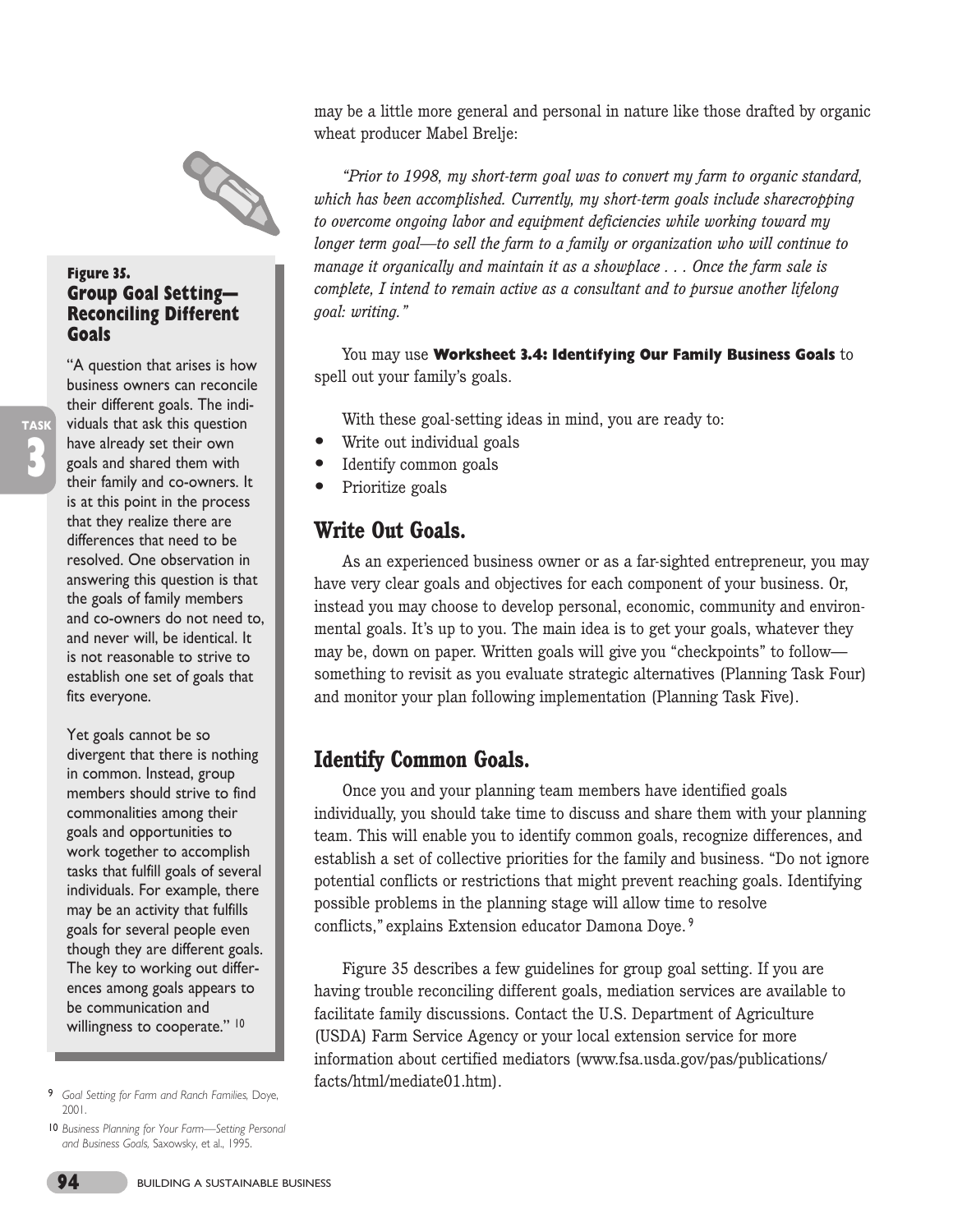#### **Prioritize Goals.**

Once you are comfortable with the collective business goals identified by you and your planning team, you are ready to begin prioritizing. Few businesses or families have enough resources to reach all of their goals at one time. Prioritized goals "provide clear guidelines for management decisions." <sup>11</sup>

For example, Riverbend Farm owner Greg Reynolds' goal, *"to take a couple of weeks off in the summer,"* may seem modest, but it is one that he and his family identified as a priority. Summer is typically the busiest time of year for Riverbend Farm since it specializes in vegetable production and Greg rarely has time away from the business during this season. Therefore, Greg's business strategy—to hire additional labor—was built around his critical planning need (labor shortages) and one of his top goals (to have time off during the summer).

| Our goals to provide employment, improve the landscape, reduce debt, and control income fluctua-<br>tions are all important for our family's well-being. Goals to process on the farm, market top-quality<br>dairy products, support the local community, improve the landscape, and mitigate price fluctuations,<br>are all important for the business to succeed.<br>If we build the processing plant and are able to secure markets for our products, all of our other<br>goals become possible.<br>Our goal of processing on the farm will prevent us from reducing our debt load in the short-run - in<br>fact, we will have to take on more debt to reach this goal. In the long run, however, we hope that<br>by processing on the farm and building markets, we will be able to reduce our overall debt load<br>from current levels while accomplishing other long-term goals that are a priority for our family.<br>Doesn't really apply to us.<br>Provide employment for any family member who wishes to join the operation.<br>Reduce income fluctuations and/or reliance on milk commodity prices.<br>Process on the farm - add value.<br>Market fresh, top-quality meat and dairy products.<br>Support the local community. | Use the questions below to prioritize goals for your family and business. Remember high priority goals need not receive<br>all of your attention and resources; priorities are not permanent. Simply use this worksheet as a starting point for family |
|------------------------------------------------------------------------------------------------------------------------------------------------------------------------------------------------------------------------------------------------------------------------------------------------------------------------------------------------------------------------------------------------------------------------------------------------------------------------------------------------------------------------------------------------------------------------------------------------------------------------------------------------------------------------------------------------------------------------------------------------------------------------------------------------------------------------------------------------------------------------------------------------------------------------------------------------------------------------------------------------------------------------------------------------------------------------------------------------------------------------------------------------------------------------------------------------------------------------------------------|--------------------------------------------------------------------------------------------------------------------------------------------------------------------------------------------------------------------------------------------------------|
| (A) Which goals are most important for family well-being and for business success?<br>from reaching other goals?                                                                                                                                                                                                                                                                                                                                                                                                                                                                                                                                                                                                                                                                                                                                                                                                                                                                                                                                                                                                                                                                                                                         | discussions and planning in the chapters to come.                                                                                                                                                                                                      |
|                                                                                                                                                                                                                                                                                                                                                                                                                                                                                                                                                                                                                                                                                                                                                                                                                                                                                                                                                                                                                                                                                                                                                                                                                                          |                                                                                                                                                                                                                                                        |
| (B) Which short-term goals, if attained, would help you achieve long-term goals?<br>(C) Which short-term goals conflict with or impede your long-term goals?<br>(D) Which goals are so important that they should be attained even if it prevents you<br>(E) List your top five goals by priority.                                                                                                                                                                                                                                                                                                                                                                                                                                                                                                                                                                                                                                                                                                                                                                                                                                                                                                                                       |                                                                                                                                                                                                                                                        |
|                                                                                                                                                                                                                                                                                                                                                                                                                                                                                                                                                                                                                                                                                                                                                                                                                                                                                                                                                                                                                                                                                                                                                                                                                                          |                                                                                                                                                                                                                                                        |
|                                                                                                                                                                                                                                                                                                                                                                                                                                                                                                                                                                                                                                                                                                                                                                                                                                                                                                                                                                                                                                                                                                                                                                                                                                          |                                                                                                                                                                                                                                                        |
|                                                                                                                                                                                                                                                                                                                                                                                                                                                                                                                                                                                                                                                                                                                                                                                                                                                                                                                                                                                                                                                                                                                                                                                                                                          |                                                                                                                                                                                                                                                        |
|                                                                                                                                                                                                                                                                                                                                                                                                                                                                                                                                                                                                                                                                                                                                                                                                                                                                                                                                                                                                                                                                                                                                                                                                                                          |                                                                                                                                                                                                                                                        |
|                                                                                                                                                                                                                                                                                                                                                                                                                                                                                                                                                                                                                                                                                                                                                                                                                                                                                                                                                                                                                                                                                                                                                                                                                                          |                                                                                                                                                                                                                                                        |
|                                                                                                                                                                                                                                                                                                                                                                                                                                                                                                                                                                                                                                                                                                                                                                                                                                                                                                                                                                                                                                                                                                                                                                                                                                          |                                                                                                                                                                                                                                                        |
|                                                                                                                                                                                                                                                                                                                                                                                                                                                                                                                                                                                                                                                                                                                                                                                                                                                                                                                                                                                                                                                                                                                                                                                                                                          |                                                                                                                                                                                                                                                        |
|                                                                                                                                                                                                                                                                                                                                                                                                                                                                                                                                                                                                                                                                                                                                                                                                                                                                                                                                                                                                                                                                                                                                                                                                                                          |                                                                                                                                                                                                                                                        |
|                                                                                                                                                                                                                                                                                                                                                                                                                                                                                                                                                                                                                                                                                                                                                                                                                                                                                                                                                                                                                                                                                                                                                                                                                                          |                                                                                                                                                                                                                                                        |
|                                                                                                                                                                                                                                                                                                                                                                                                                                                                                                                                                                                                                                                                                                                                                                                                                                                                                                                                                                                                                                                                                                                                                                                                                                          |                                                                                                                                                                                                                                                        |
|                                                                                                                                                                                                                                                                                                                                                                                                                                                                                                                                                                                                                                                                                                                                                                                                                                                                                                                                                                                                                                                                                                                                                                                                                                          |                                                                                                                                                                                                                                                        |
|                                                                                                                                                                                                                                                                                                                                                                                                                                                                                                                                                                                                                                                                                                                                                                                                                                                                                                                                                                                                                                                                                                                                                                                                                                          |                                                                                                                                                                                                                                                        |
|                                                                                                                                                                                                                                                                                                                                                                                                                                                                                                                                                                                                                                                                                                                                                                                                                                                                                                                                                                                                                                                                                                                                                                                                                                          |                                                                                                                                                                                                                                                        |
|                                                                                                                                                                                                                                                                                                                                                                                                                                                                                                                                                                                                                                                                                                                                                                                                                                                                                                                                                                                                                                                                                                                                                                                                                                          |                                                                                                                                                                                                                                                        |
|                                                                                                                                                                                                                                                                                                                                                                                                                                                                                                                                                                                                                                                                                                                                                                                                                                                                                                                                                                                                                                                                                                                                                                                                                                          |                                                                                                                                                                                                                                                        |
|                                                                                                                                                                                                                                                                                                                                                                                                                                                                                                                                                                                                                                                                                                                                                                                                                                                                                                                                                                                                                                                                                                                                                                                                                                          |                                                                                                                                                                                                                                                        |
|                                                                                                                                                                                                                                                                                                                                                                                                                                                                                                                                                                                                                                                                                                                                                                                                                                                                                                                                                                                                                                                                                                                                                                                                                                          |                                                                                                                                                                                                                                                        |
|                                                                                                                                                                                                                                                                                                                                                                                                                                                                                                                                                                                                                                                                                                                                                                                                                                                                                                                                                                                                                                                                                                                                                                                                                                          |                                                                                                                                                                                                                                                        |
|                                                                                                                                                                                                                                                                                                                                                                                                                                                                                                                                                                                                                                                                                                                                                                                                                                                                                                                                                                                                                                                                                                                                                                                                                                          |                                                                                                                                                                                                                                                        |
|                                                                                                                                                                                                                                                                                                                                                                                                                                                                                                                                                                                                                                                                                                                                                                                                                                                                                                                                                                                                                                                                                                                                                                                                                                          |                                                                                                                                                                                                                                                        |
|                                                                                                                                                                                                                                                                                                                                                                                                                                                                                                                                                                                                                                                                                                                                                                                                                                                                                                                                                                                                                                                                                                                                                                                                                                          |                                                                                                                                                                                                                                                        |
|                                                                                                                                                                                                                                                                                                                                                                                                                                                                                                                                                                                                                                                                                                                                                                                                                                                                                                                                                                                                                                                                                                                                                                                                                                          |                                                                                                                                                                                                                                                        |
|                                                                                                                                                                                                                                                                                                                                                                                                                                                                                                                                                                                                                                                                                                                                                                                                                                                                                                                                                                                                                                                                                                                                                                                                                                          |                                                                                                                                                                                                                                                        |
|                                                                                                                                                                                                                                                                                                                                                                                                                                                                                                                                                                                                                                                                                                                                                                                                                                                                                                                                                                                                                                                                                                                                                                                                                                          |                                                                                                                                                                                                                                                        |
|                                                                                                                                                                                                                                                                                                                                                                                                                                                                                                                                                                                                                                                                                                                                                                                                                                                                                                                                                                                                                                                                                                                                                                                                                                          |                                                                                                                                                                                                                                                        |
|                                                                                                                                                                                                                                                                                                                                                                                                                                                                                                                                                                                                                                                                                                                                                                                                                                                                                                                                                                                                                                                                                                                                                                                                                                          |                                                                                                                                                                                                                                                        |
|                                                                                                                                                                                                                                                                                                                                                                                                                                                                                                                                                                                                                                                                                                                                                                                                                                                                                                                                                                                                                                                                                                                                                                                                                                          |                                                                                                                                                                                                                                                        |
|                                                                                                                                                                                                                                                                                                                                                                                                                                                                                                                                                                                                                                                                                                                                                                                                                                                                                                                                                                                                                                                                                                                                                                                                                                          |                                                                                                                                                                                                                                                        |
|                                                                                                                                                                                                                                                                                                                                                                                                                                                                                                                                                                                                                                                                                                                                                                                                                                                                                                                                                                                                                                                                                                                                                                                                                                          |                                                                                                                                                                                                                                                        |
|                                                                                                                                                                                                                                                                                                                                                                                                                                                                                                                                                                                                                                                                                                                                                                                                                                                                                                                                                                                                                                                                                                                                                                                                                                          |                                                                                                                                                                                                                                                        |
|                                                                                                                                                                                                                                                                                                                                                                                                                                                                                                                                                                                                                                                                                                                                                                                                                                                                                                                                                                                                                                                                                                                                                                                                                                          |                                                                                                                                                                                                                                                        |

This task of prioritizing your goals won't necessarily be easy since many goals may overlap or conflict. The Minars, for example (Figure 36), envisioned building a processing plant in order to reach their family goals. This idea, however, conflicted with a financial goal to reduce their debt load.

**Worksheet** 3.5

**Prioritizing Goals**

The idea here is to identify which goals are *most* important to your family and for your business—to determine which goals are worth pursuing even if they prevent you from reaching other goals. **Worksheet 3.5: Prioritizing Goals** includes questions to help you with this task.

**Figure 36.**

**Example from Cedar Summit Farm—Worksheet 3.5: Prioritizing Goals**



<sup>11</sup> *Goal Setting for Farm and Ranch Families,* Doye, 2001.